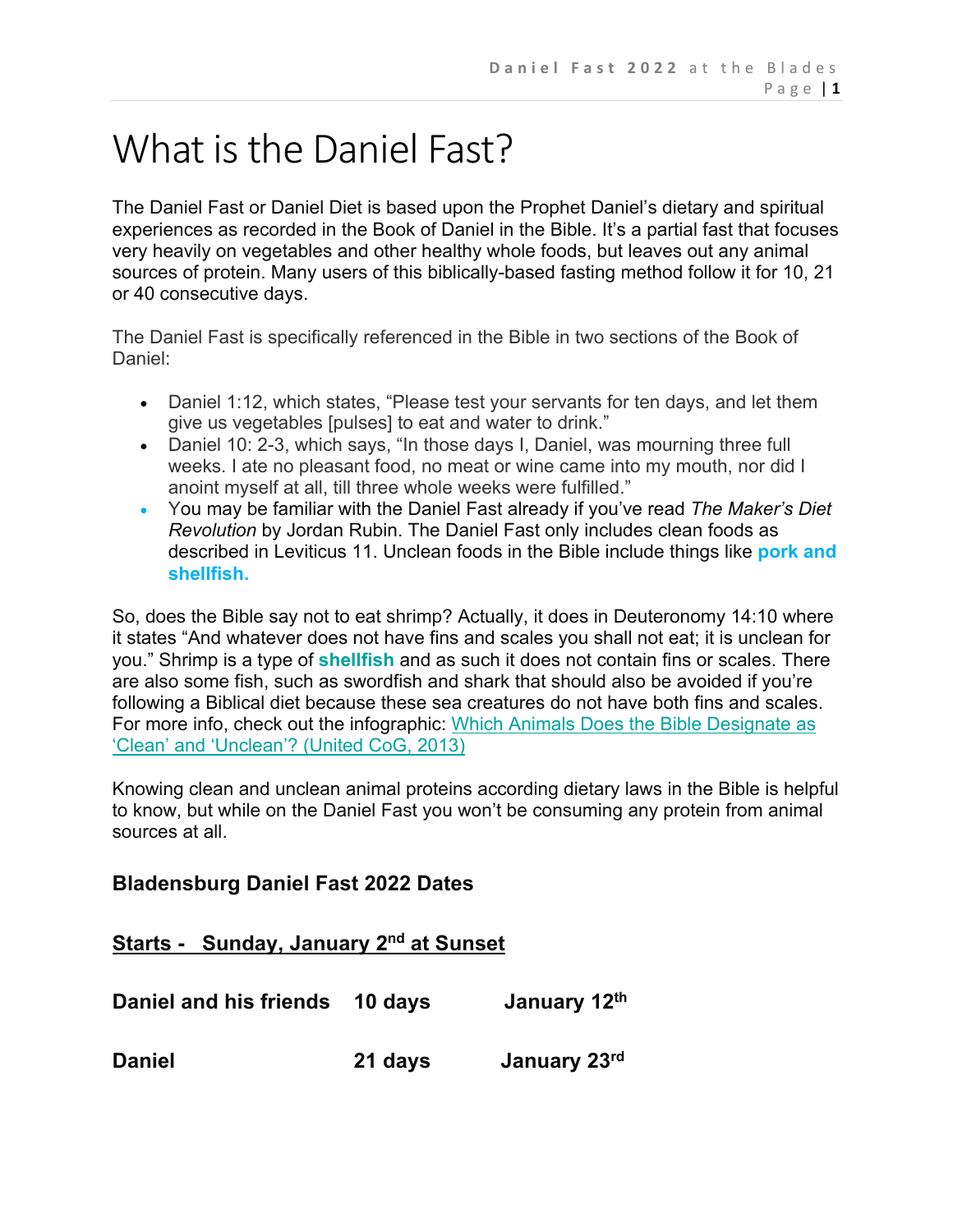# **Jesus 40 days February 11th**

# **Daniel Fast: Food List**

According to our understanding of the Hebrew definition of "pulse" that was used in the verse for vegetables can actually mean a range of foods. Here is the Daniel Fast food list of what you are allowed to eat:

#### **Beverages**

- Water only it must be purified/filtered; spring or distilled water is best. Can also have alkaline or mineral water from time to time.
- Herbal Teas
- Homemade almond milk, coconut water, **coconut kefir** and vegetable juice

#### *Fresh or cooked Avoid anything in a bag, bottle, box or can*

**Vegetables** (should form the basis of the diet)

• May be fresh or frozen and cooked

**Fruits** (consume in moderation 1–3 servings daily)

- Fresh and cooked
- Ideally low **glycemic index** fruits like stone fruits, apples, berries, cherries and citrus fruits
- May be dried but should not contains sulfites, added oils or sweeteners
- May be frozen

**Whole grains** (consume in moderation and ideally **sprouted**)

• Brown rice, oats quinoa, **millet**, amaranth, farro, emmer, einkorn, spelt, teff buckwheat, barley cooked in water

#### **Beans & Legumes** (consume in moderation)

- Dried and cooked in water
- May be consumed from can as long as no salt or other additives are contained and the only ingredients are beans and water

**Nuts & Seeds** (sprouted are best)

• Raw, sprouted or dry roasted with no salt added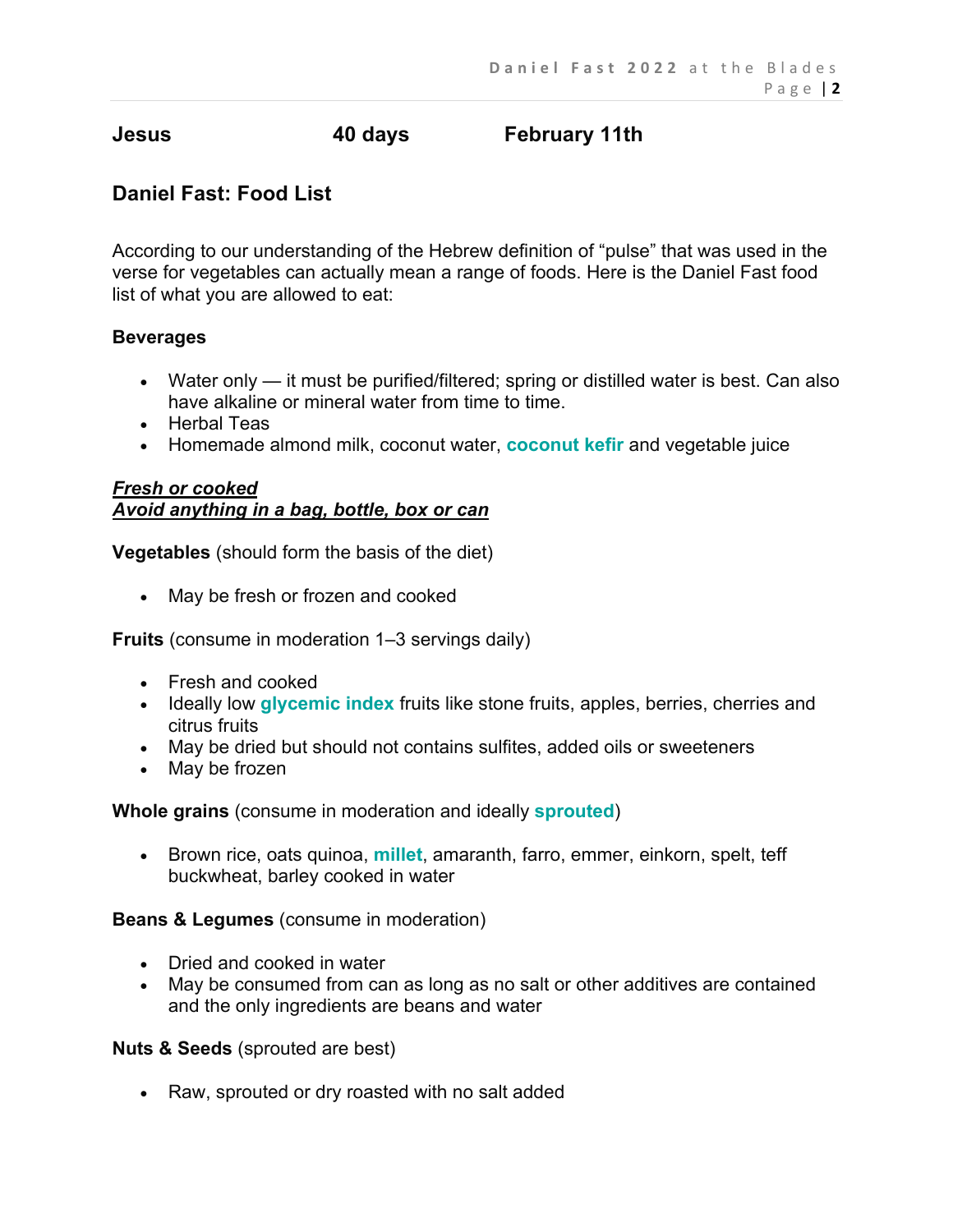# **Common Foods for Daniel Fast**

Here is a list of some common foods you can consume while following a Daniel Diet plan:

**Vegetables** (preferably organic and fresh or frozen)

- Artichokes
- **Asparagus**
- Beets
- Broccoli
- Brussel sprouts
- Cabbage
- Carrots
- **Cauliflower**
- Celery
- Collard greens
- Corn
- Cucumbers
- Eggplant
- Green beans
- Kale
- Leeks
- Lettuce
- Mushrooms
- **Mustard greens**
- Okra
- Onions
- Peppers
- Potatoes
- Radishes
- Rutabagas
- Scallions
- Spinach
- Sprouts
- Squash
- Sweet potatoes
- **Tomatoes**
- Turnips
- Yams
- Zucchini

**Fruits** (preferably organic and fresh or frozen)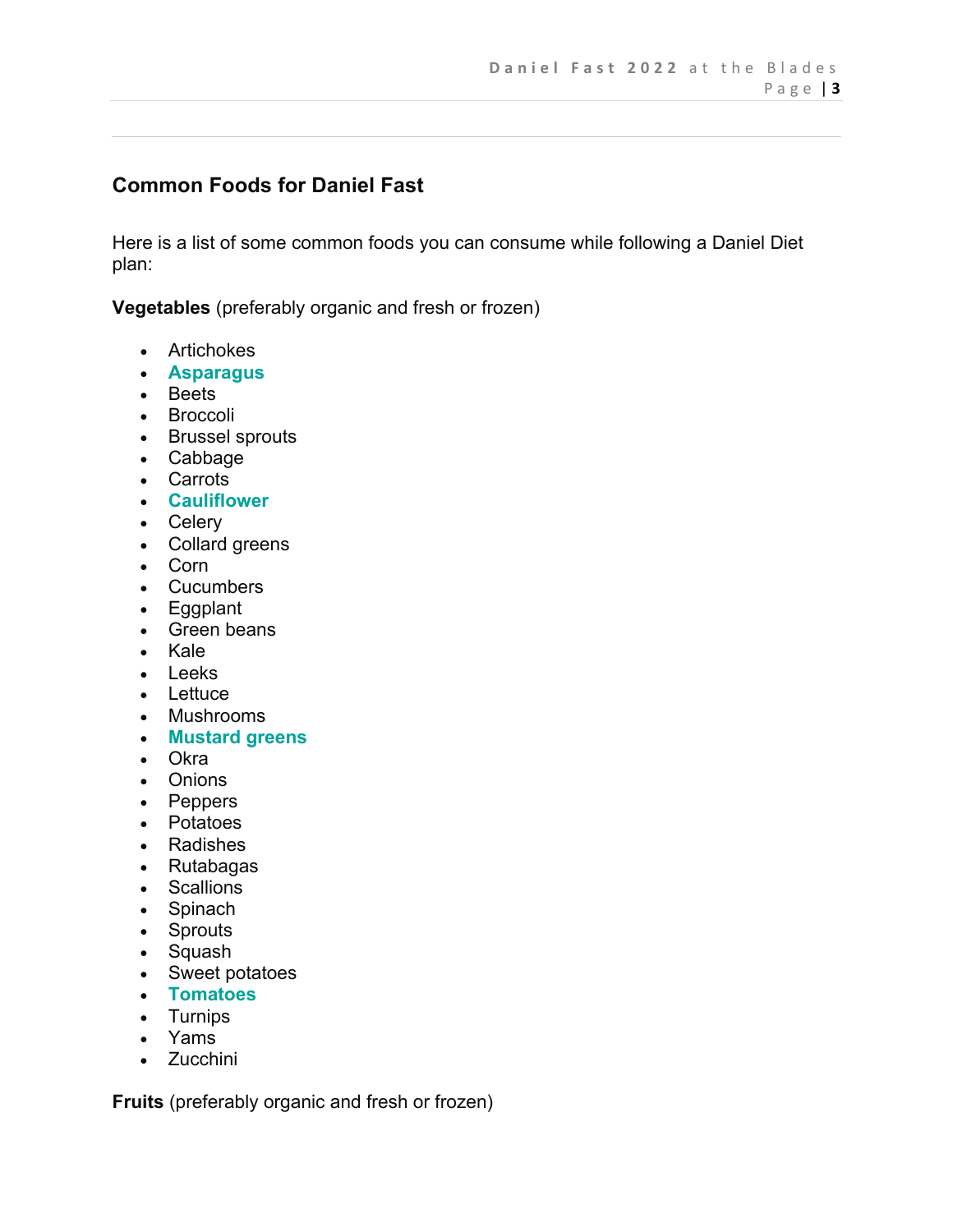- Apples
- Apricots
- Avocados
- Bananas
- Blackberries
- Blueberries
- Cantaloupe
- Cherries
- Coconuts
- Cranberries
- Dates
- **Figs**
- Grapefruit
- Grapes
- Guava
- Honeydew melons
- Kiwi
- Lemons
- Limes
- Mangoes
- Melons
- Nectarines
- Oranges
- Papayas
- Peaches
- Pears
- **Pineapples**
- Plums
- Prunes
- Raisins
- Raspberries
- Strawberries
- Tangerines
- Watermelon

**Legumes** (preferably organic)

- Black beans
- Black-eyed peas
- Garbanzo beans
- Kidney beans
- Lentils
- **Mung beans**
- Pinto beans
- Split peas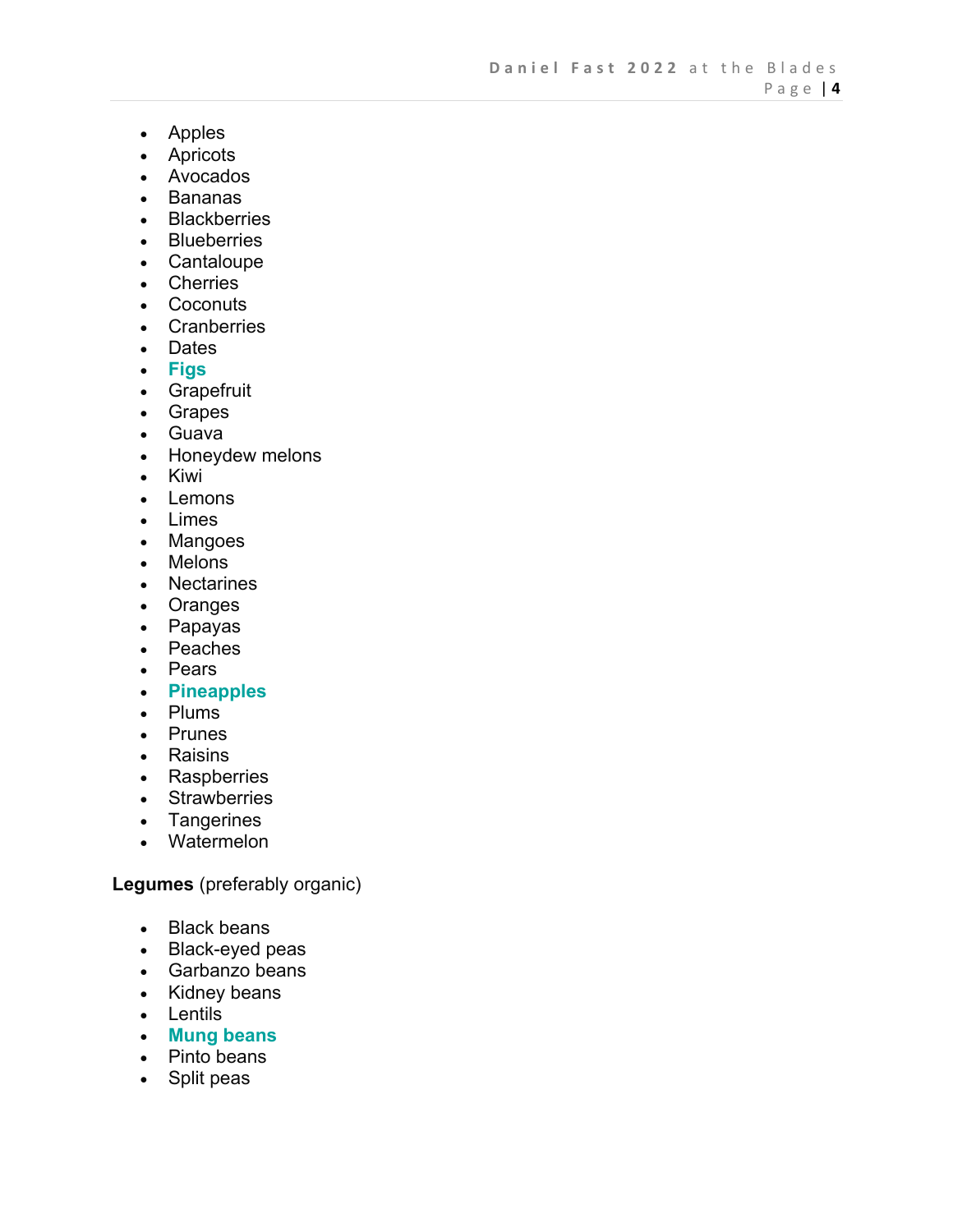**Nuts & Seeds** (preferably organic, raw, unsalted and soaked/sprouted)

- Almonds
- Brazil Nuts
- Cashews
- **Chia seeds**
- Flaxseeds
- Pumpkin seeds
- **Sesame seeds**
- Sunflower seeds
- Walnuts

**Whole Grains** (preferable organic)

- Amaranth
- Barley
- **Brown rice**
- **Emmet**
- **Farrow**
- Millet
- Quinoa
- Oats (groats soaked)

#### **Liquids**

- Water (spring, distilled, filtered)
- Warm liquids (herbal teas without sugar)
- Vegetable juice (fresh pressed)
- **Coconut milk**
- Coconut kefir
- **Almond milk**

# *Foods to Avoid*

*On the Daniel Fast, you should not consume any of the other foods or beverages listed below. My recommendation is to only use a bit of sea salt when necessary in flavoring dishes. Here are foods you definitely want to refrain from eating:*

• *Iodized salt*

*Sweeteners – processed sugars- white sugar, high fructose corn syrup, sucrose, artificial sugars (sorbitol, aspartame, sucralose, saccharin, and acesulfame)* 

- *Meat -* beef, lamb, pork, poultry, and fish
- *Dairy products -* milk, cheese, cream, butter, and eggs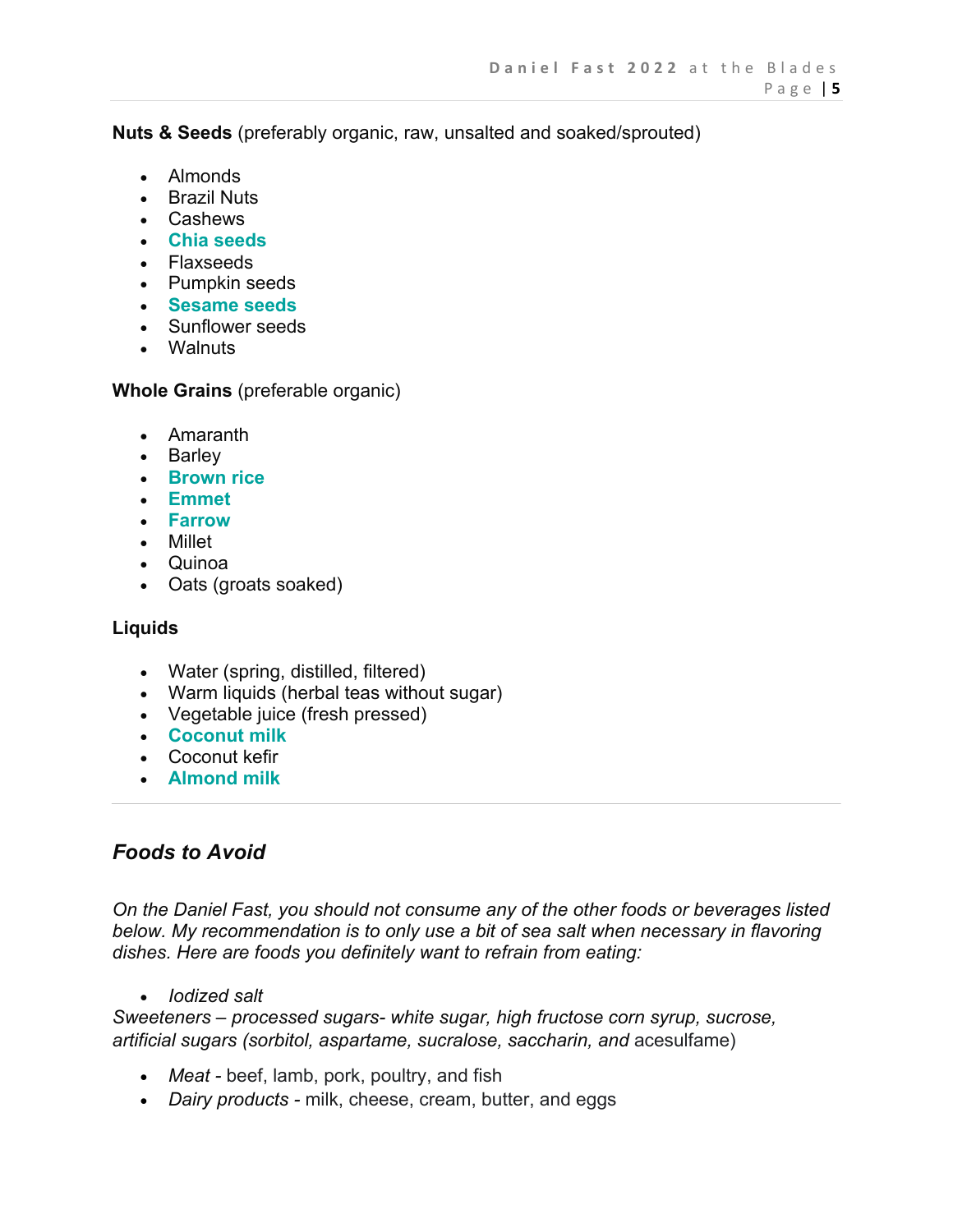- *Breads, pasta, flour, crackers (unless made from sprouted ancient grains)*
- *Cookies and other baked goods*
- *Oils*
- *Juices*
- *Coffee*
- *Energy drinks*
- *Gum*
- *Mints*
- *Candy*

**Using Salt –** *It should be mentioned that on the Daniel Fast some allow Celtic Sea salt or Himalayan salt and others do not.*

#### **Fasting Benefits**

There are numerous benefits to Daniel-type fasting, but it all starts with an inward, spiritual motivation. Below are just some of the incredible benefits of fasting.

"*This is the fast that I have chosen … to loose the bonds of wickedness, to undo the heavy burdens, to let the oppressed go free, and that you break every yoke. Then your light shall break forth like the morning, Your healing shall spring forth*." – Isaiah 58:6

#### **Spiritual Benefits of Fasting**

Spiritual benefits are a top reason for fasting and may include:

- Fasting brings you closer to God
- Fasting makes you more sensitive to God's voice
- Fasting helps break bad habits or even addictions
- Fasting shows us our weakness and allows us to rely on God's strength

#### **Mental & Emotional Benefits of Fasting**

Fasting benefits are different from person to person, but the following have been known to occur:

- Fasting relieves anxiety and nervousness
- Fasting can increase peace and shalom
- Fasting clears your mind of negative thoughts and feelings
- Fasting can help heal relationships in your life that have been stressful
- Fasting decreases **brain fog**
- Fasting helps increase your ability to trust God
- Fasting clears out toxins that can make you feel sluggish or depressed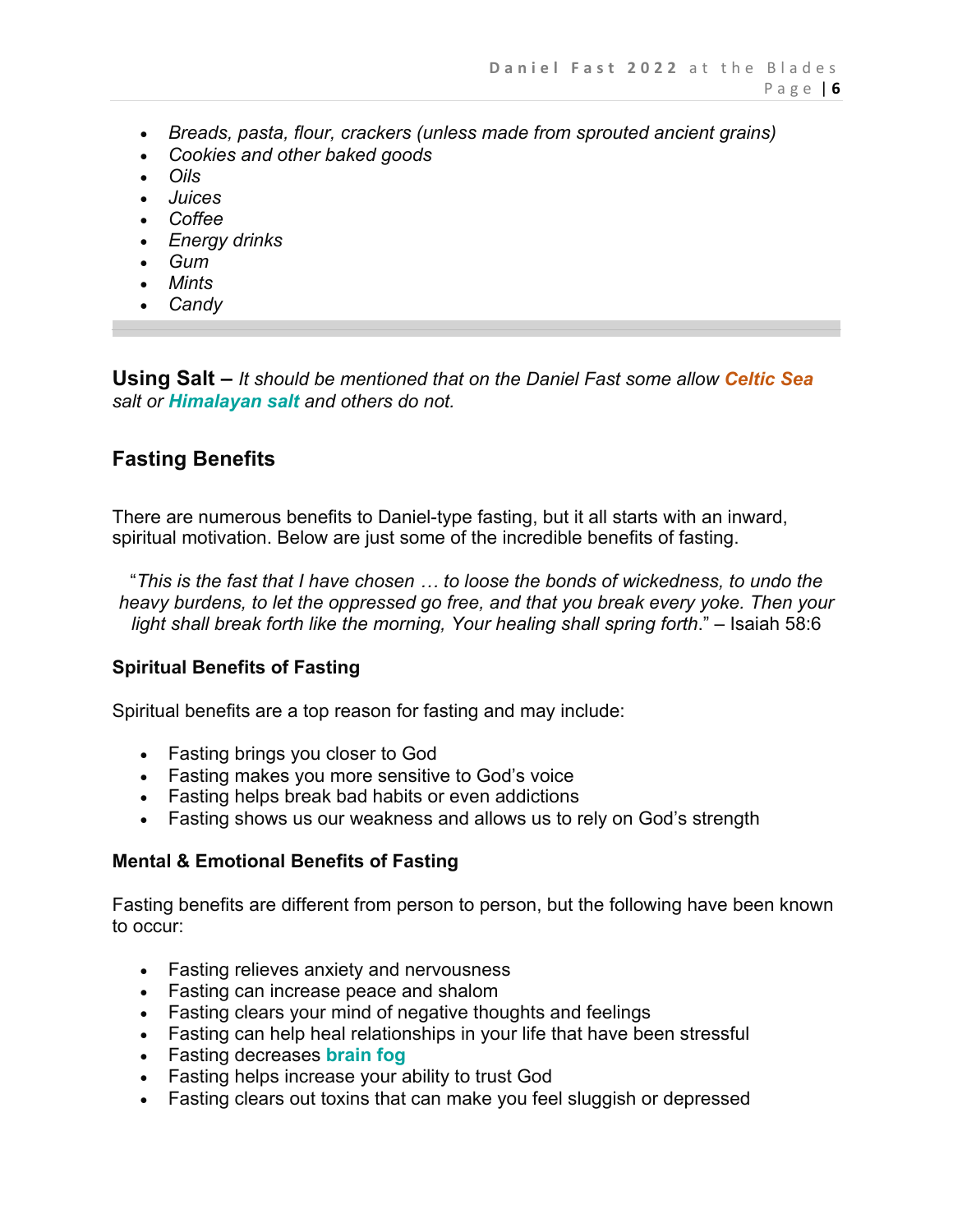#### **Physical Benefits of Fasting**

Some benefits to the physical body have been known to include:

Fasting helps break **addictions to sugar**

- Fasting supports the body's detoxification
- Fasting promotes healthy weight loss
- Fasting promoted healthy energy levels
- Fasting improves skin health
- Fasting promotes healthy digestion and elimination
- Fasting supports healthy inflammation response and promotes joint comfort
- Fasting promotes healthy **hormonal balance**

# **Fasting Benefits: Spiritual, Physical, Mental and Emotional**

When you fast and pray — two words that go hand-in-hand in scripture — *you pursue God in your life* and open yourself up to experiencing a renewed dependence on God, but it isn't easy. It is a spiritual discipline that requires denying your physical and mental self because your stomach and your brain will most likely work overtime to remind you when and what they want to eat!

As I mentioned earlier, Daniel wasn't the only one in the Bible who fasted. There were others, but you don't have to be a "spiritual giant" like Daniel or put yourself through torturous fasts to draw closer to God. However, fasts can help focus your spirit, heart and mind on God and not your own eating and drinking desires. In fact, before you begin your fast, you can make a list of prayer requests you are asking God to answer. Then, every time you experience hunger pangs or food or drink cravings, ask God to work in those prayer request areas.

Also, I recommend spending quiet time with God each day and read passages of scripture from the Bible. You don't have to be legalistic about this. There are many quality devotionals out there, so just choose one or ask a friend you trust to recommend one. After all, it's about your relationship with God, not your performance for God.

I also suggest journaling during your fast so that you can write down what you believe God is directing you in. For whatever reasons, many people say that they "hear" God more clearly during a fast than other times.

Isaiah 58:6 and 8 says "Is not this the kind of fasting I have chosen: to set the oppressed free and break every yoke? Then your light will break forth like the dawn, and your healing will quickly appear." The truth is that "healing" can take place spiritually, physically and mentally when you fast.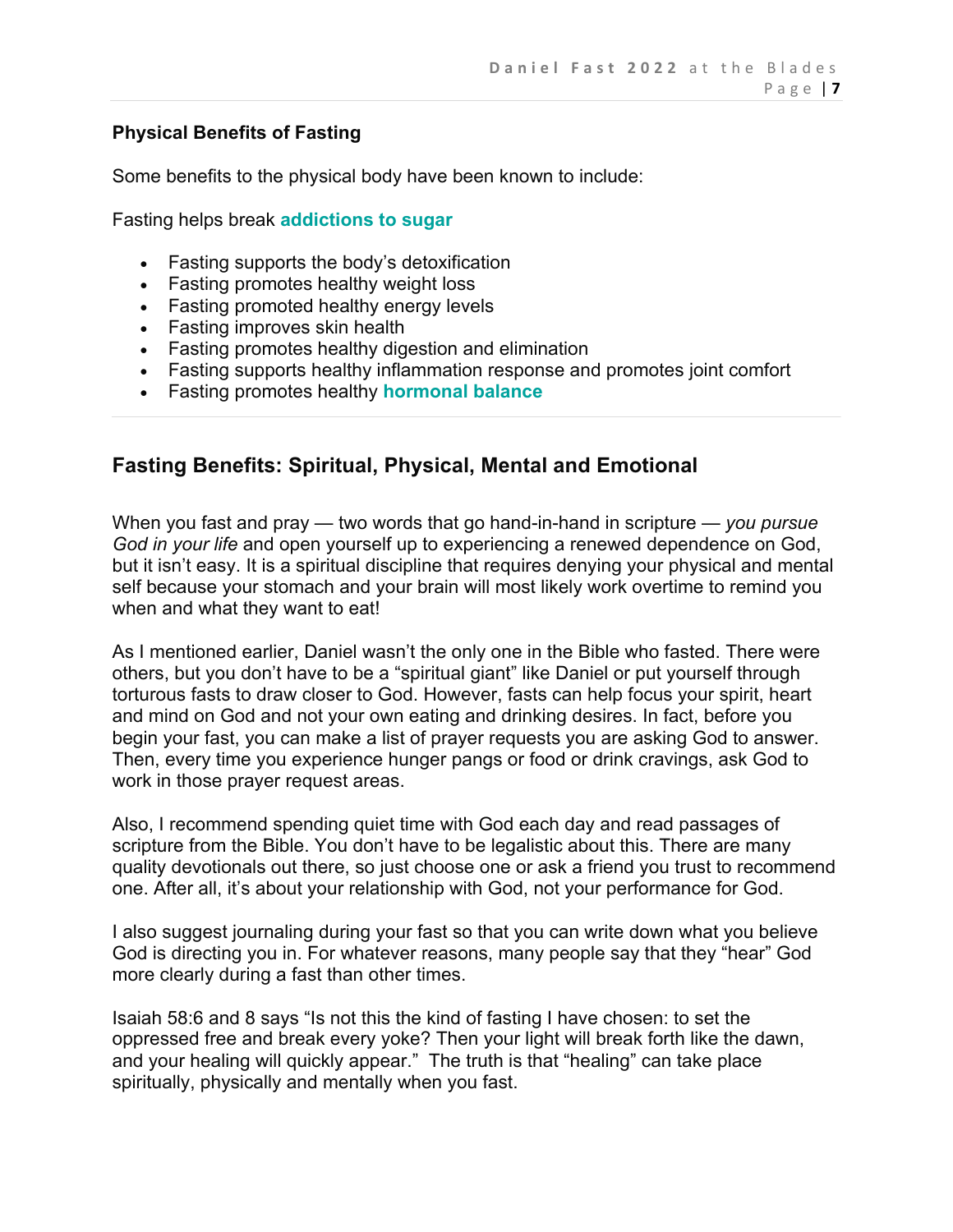We've discussed some of the spiritual aspects, but there are also specific physical and mental benefits to fasting, which happens to be one of the oldest therapies in medicine. In fact, Hippocrates, the Father of Medicine, believed that fasting enabled the body to heal itself. How? During a fast, many systems of the body are given a break from the hard work of digesting foods that it normally has to manage. The extra energy the body gains gives the body a chance to restore itself, while the burning of stored calories gets rid of toxic substances stored in the body.

Here's another example. The digestive tract is the body area most exposed to environmental threats, including bacteria, viruses, parasites and toxins. Plus, most of your immune system is in your digestive tract, so it needs to be in top shape. When food is broken down in the intestines, it travels through the blood to the liver, the largest organ of the body's natural detoxification system. The liver breaks down and removes the toxic by-products produced by digestion, including natural ones and the chemicals which are typically present in our food supply and often on our daily menus. During a fast, the liver and **immune system** are essentially freed up to detoxify and heal other parts of the body.

Now let's talk specifically about the elements of the Daniel Fast, including vegetables, fruits and water. The dietary fiber, vitamins, minerals, and **antioxidants in vegetables and fruits** help to add vibrancy to your health. A diet high in vegetables and fruits is known for halting bodily inflammation and oxidation — two primary processes that can lead to ill health. No wonder Daniel and his friends looked better than the others!

#### **The Importance of Water**

Then there's the water factor. The body is made up of approximately 60 to 70 percent water, and the body needs water to make new cells of all types, including blood cells, bone cells and skin cells. Additionally, every organ and bodily system requires water to function correctly and healthily. Likewise, drinking enough water keeps your **lymphatic system** in tip-top shape so that wastes and toxins are removed from your body.

Water also keeps your joints lubricated, delivers nutrients to your nervous system, helps the blood transport oxygen and other essential nutrients to your cells, and even makes it so your heart doesn't have to work as hard pumping blood through your body. Water regulates your metabolism, too, and aids in digestion and body temperature control. An added bonus is that adequate water intake hydrates your skin cells and plumps them up.

Getting enough water also keeps your metabolism motoring, can help you feel fuller and can keep your weight in check.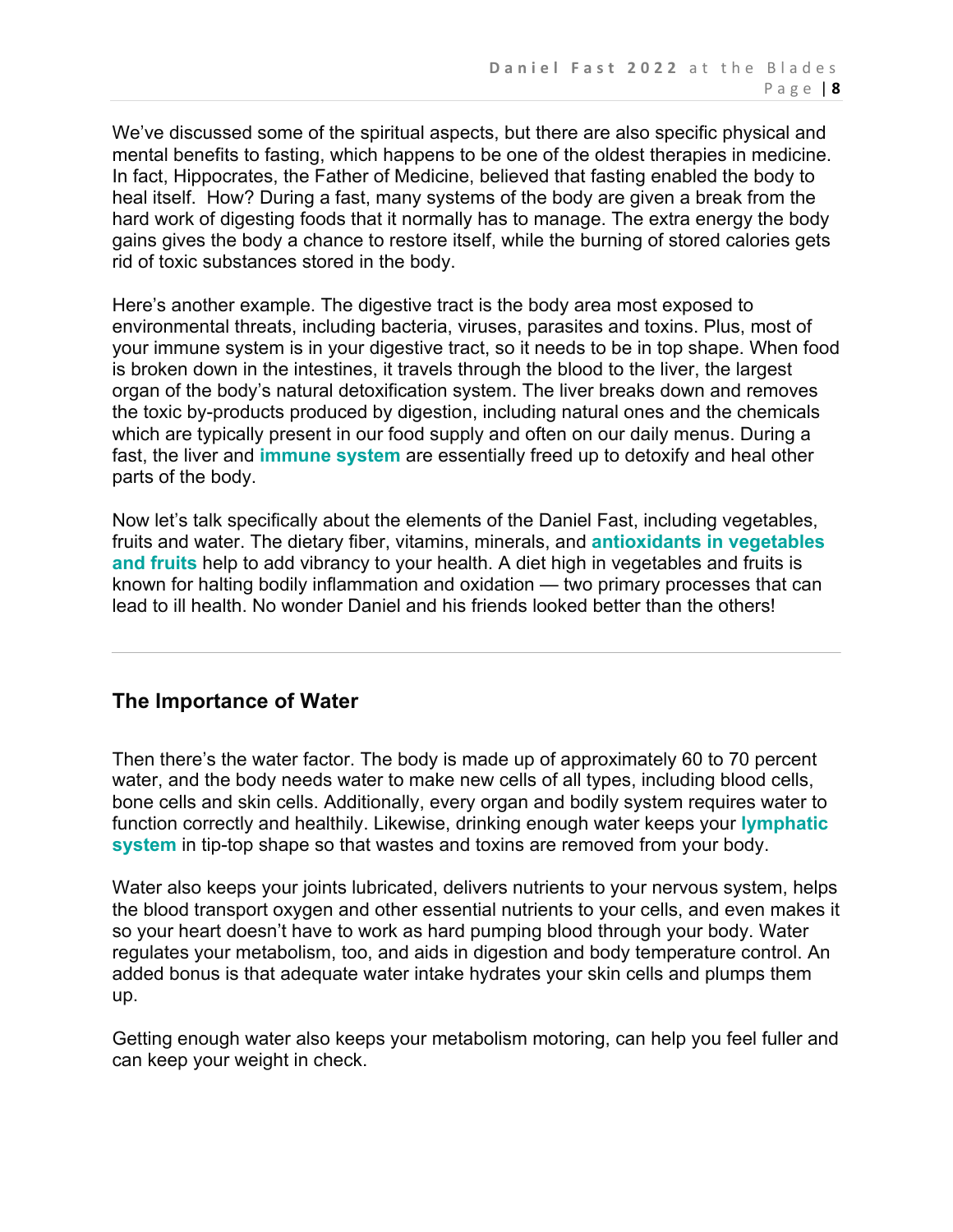After a fast, including the Daniel Fast, people report a combination of spiritual, physical and mental benefits, including a closer relationship with God, answered prayers, a better state of health, freedom from food or beverage addictions, more energy, clearer thinking, a more positive attitude, feeling lighter and much more.

# **Recommended Books for 2022**

- 1. Find Strength in Your Struggle: Discover the Miracle in You by Dr. H. Jean Wright II
- 2. Ministry of Healing by Ellen G White
- 3. The Circle Maker by Mark Batterson
- 4. Ten Days in the Upper Room by Mark Finley
- 5. Daring to Ask for More by Melody Mason
- 6. Pray Big: God Can Do So Much More, Cindy Mercer
- 7. Of Fleeces and Faith: Stop Doubting and Believe by David B Smith

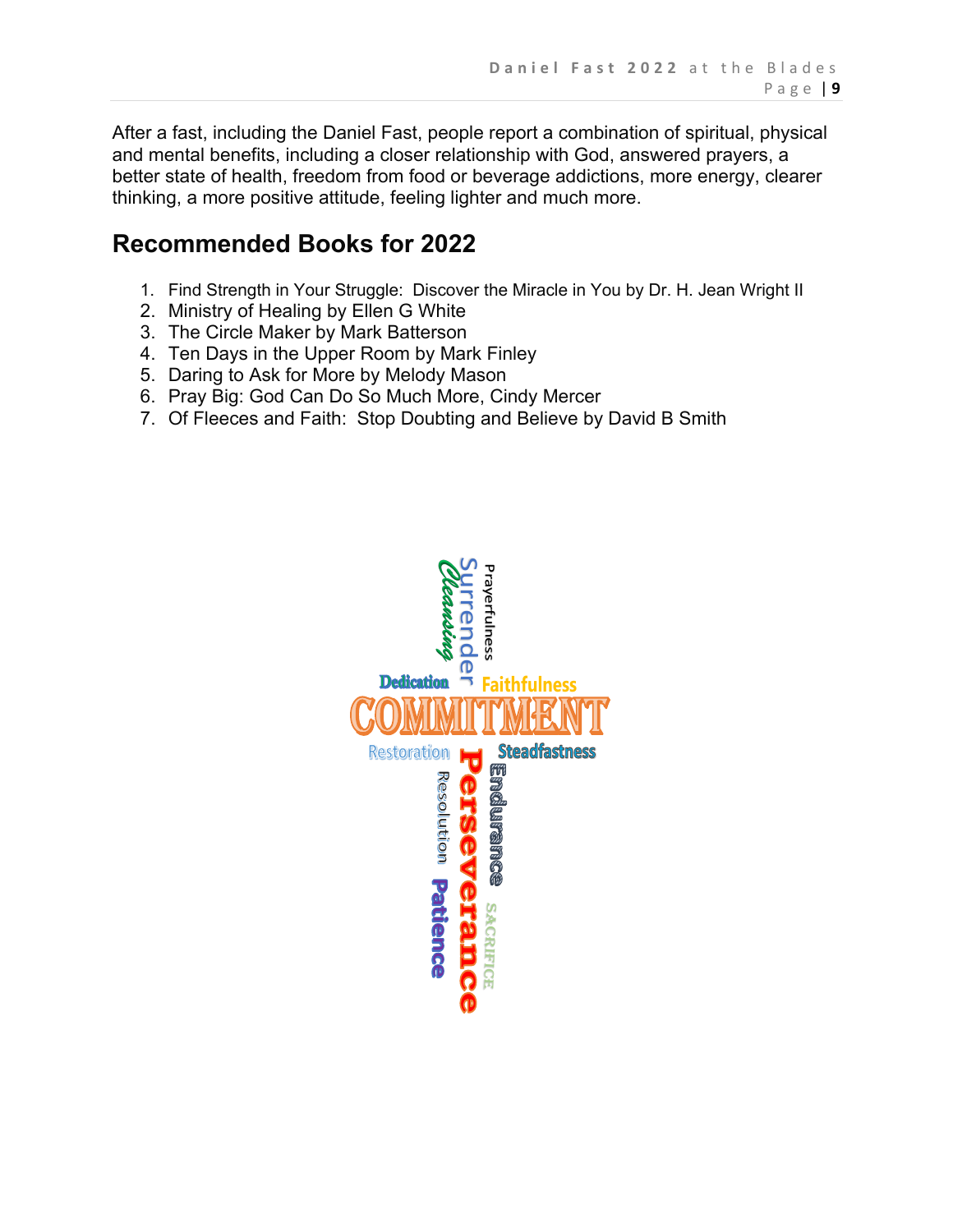# **Daniel Fast Recipes**

While most fruits and vegetables are edible as is, sometimes it's nice to have recipes, so here are a few to get you started on your Daniel fast. Enjoy!

### **Breakfast**

#### **Granola**

#### **Ingredients:**

- 1 cup crushed almonds
- 1 cup oats
- 1 cup sunflower seeds
- 1 cup pumpkin seeds
- 1/2 cup coconut flakes
- 1 cup honey
- 1 teaspoon cinnamon

#### **Directions:**

- 1. Mix all together and spread out on a non-stick cookie sheet.
- 2. Bake 20 minutes in a 250-degree preheated oven.
- 3. Stir and continue to bake another 20 minutes, stirring periodically to prevent burning. The granola should be lightly browned.
- 4. Remove from oven and serve warm or cool thoroughly and store in tightly sealed container or plastic bags.
- 5. Option: After the granola is cooled, add raisins or other organic, unsulphured dehydrated fruit.

#### **Minestrone Soup**

#### **Ingredients:**

- 8 cups vegetable stock
- $\cdot$  1% cups of dried garbanzo beans
- 2 cups dried red kidney beans
- $\cdot$   $\frac{1}{2}$  cup carrots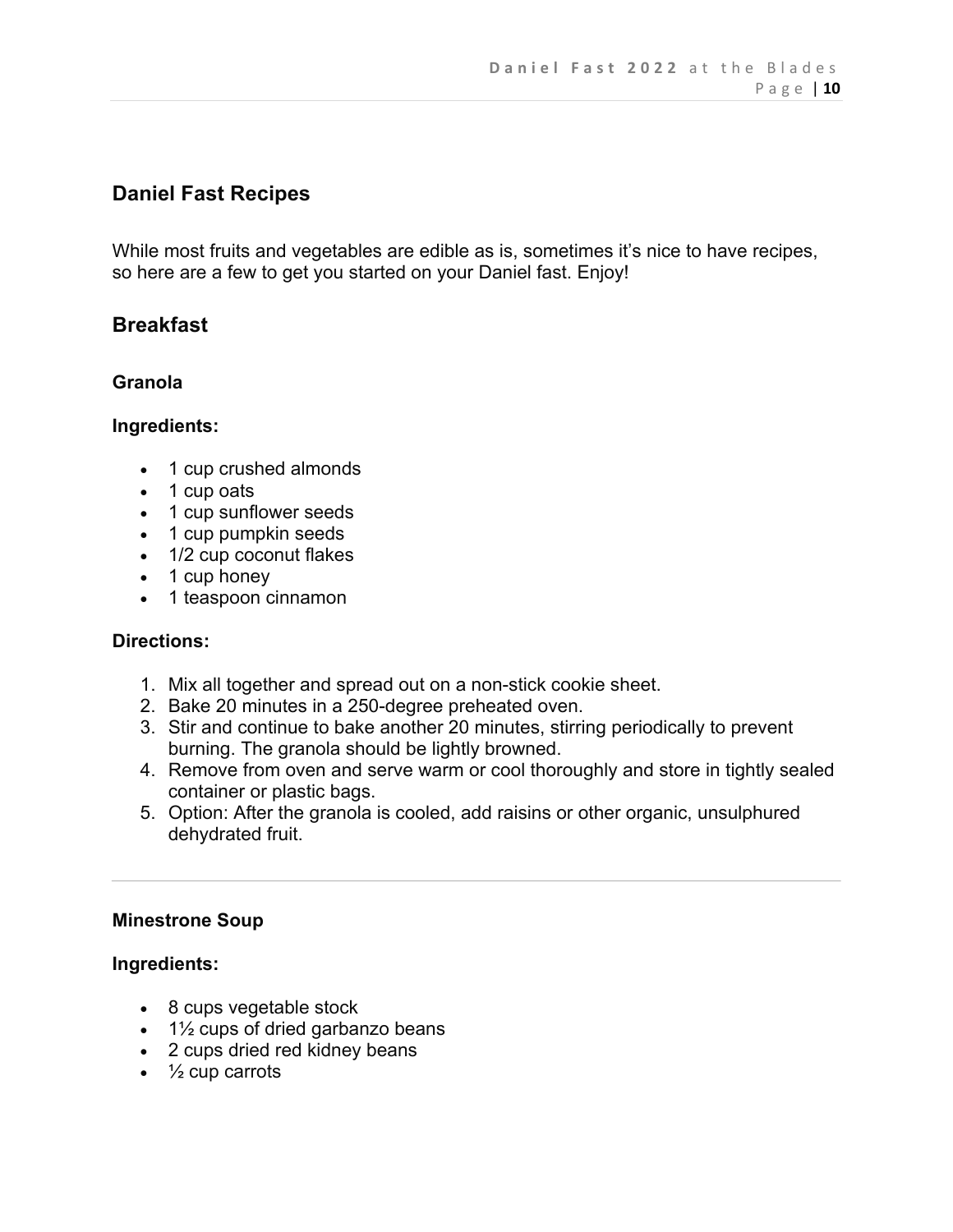- 3 medium tomatoes (or one 14-ounce can of unsweetened, unsalted Italian tomatoes)
- $\bullet$   $\frac{1}{2}$  cup fresh parsley
- 1 cup cabbage
- ¼ teaspoon oregano
- $\cdot$   $\frac{3}{4}$  teaspoon basil
- $\cdot$   $\frac{1}{4}$  teaspoon thyme
- $\cdot$   $\frac{1}{2}$  cup celery
- $\cdot$   $\frac{1}{2}$  cup onion
- 1 clove garlic
- 1 package spinach noodles, cooked
- sea salt, to taste

#### **Directions:**

- 1. Soak garbanzo and kidney beans overnight, drain and rinse.
- 2. Peel and dice tomatoes.
- 3. Cook and drain garbanzo and kidney beans as per directions on package.
- 4. Mince garlic and parsley.
- 5. Chop carrots, onion, celery, cabbage and garlic and sauté in water or soup stock over medium heat for 5 to 7 minutes.
- 6. Stir in cooked and drained garbanzo beans, kidney beans, diced tomatoes and minced herbs.
- 7. Bring to a simmer, then turn heat down and simmer 10 minutes.
- 8. Stir in cabbage and parsley with lid partially on for about 15 minutes or until cabbage is tender.
- 9. Add more soup stock or tomatoes as needed. Serve over cooked spinach noodles.

#### **Lunch/Dinner**

#### **Black Bean Soup**

#### **Ingredients:**

- 8 cups vegetable stock
- 1 cup celery
- 1 potato
- 2 garlic cloves
- 1 teaspoon honey
- 2 bay leaves
- 1 pound of black beans, soaked overnight, rinsed and drained
- 1 yellow or red pepper
- 1 cup carrots, diced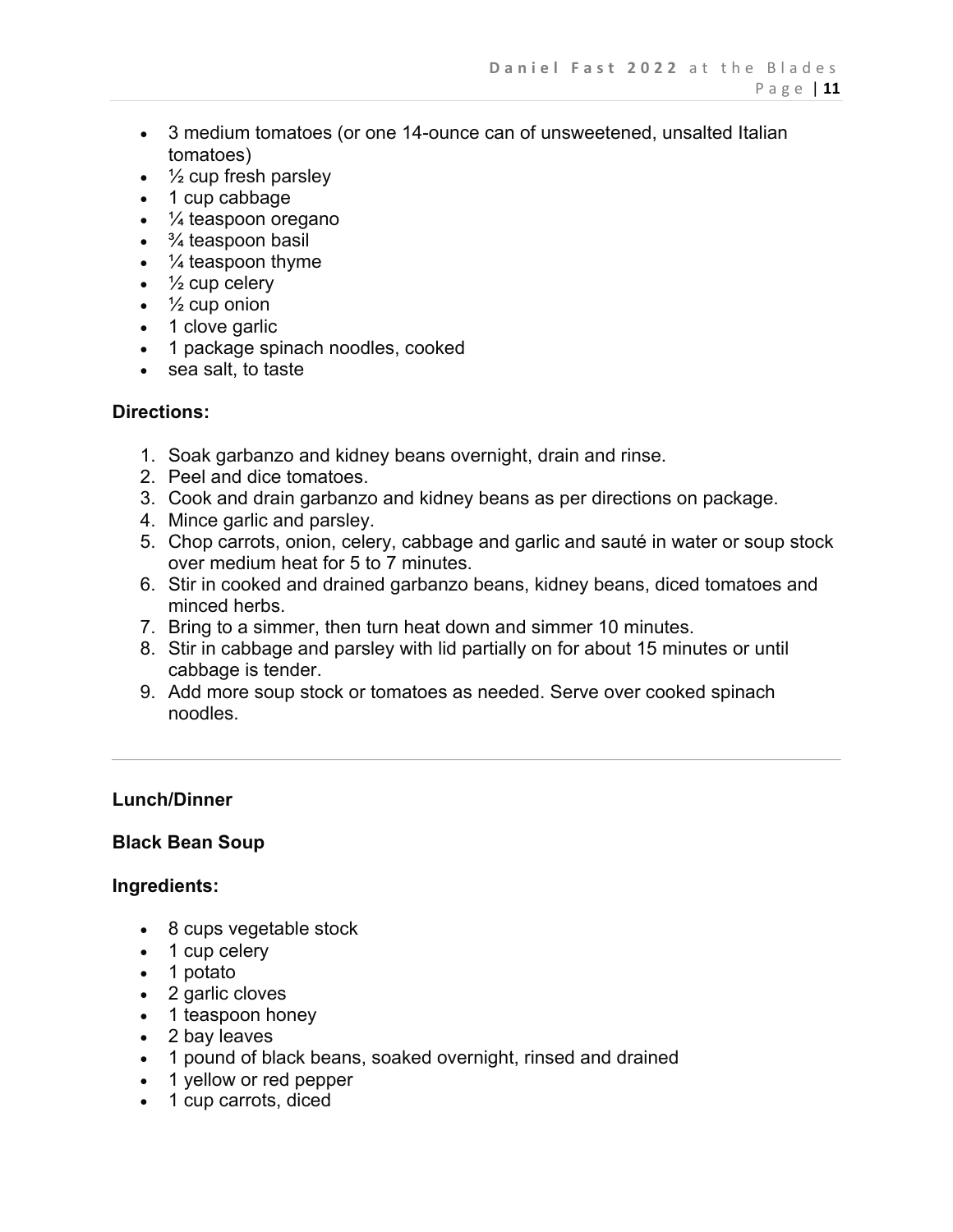- 2 tablespoons cilantro
- 1 tablespoon parsley
- 2 tablespoons marjoram
- 1 whole onion
- sea salt, to taste

#### **Directions:**

- 1. Place beans in pot with vegetable stock, whole onion and bay leaves.
- 2. Bring to a boil and cook 2-½ hours or until beans are tender.
- 3. Remove onion and bay leaves.
- 4. Chop onion, pepper and celery.
- 5. Grate carrots and potato on cheese grater.
- 6. Mince garlic and sauté in a tablespoon of olive oil until tender.
- 7. During last hour of cooking, combine vegetables and seasonings with beans.
- 8. Bring to a boil, lower heat to simmer and cook until veggies and beans are tender.

#### **Stir Fry Vegetables**

#### **Ingredients:**

- 1 red onion, sliced
- 3 stalks celery, thinly sliced
- $\cdot$   $\frac{1}{2}$  cup broccoli, chopped
- 1 bell pepper, sliced
- 3 carrots, peeled and sliced
- $\cdot$   $\frac{1}{2}$  cup cauliflower, chopped
- 1 cup zucchini, thinly sliced
- 1 cup yellow squash, thinly sliced
- 1 teaspoon sea salt
- 1 tablespoon Asian seasoning (or a mix of garlic powder, onion powder, ginger powder and black pepper)

#### **Directions:**

- 1. Stir-fry all vegetables in 1 to 2 tablespoons of olive oil until tender.
- 2. Add salt and seasoning.
- 3. Serve alone or over brown rice.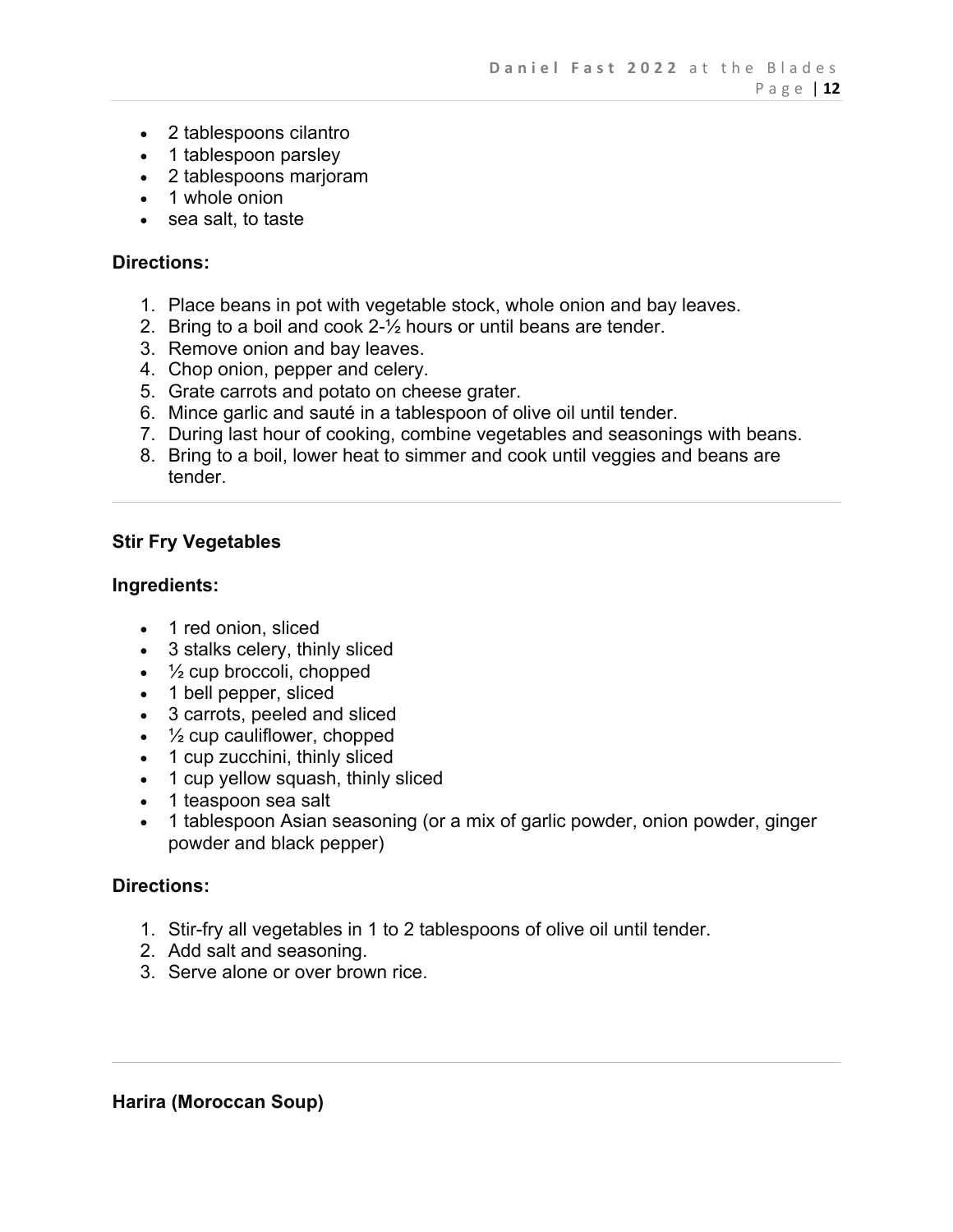[Serves 4] (Note: Harira is a great recipe for the Daniel Fast as it has nearly 15 grams of protein per serving.)

#### **Ingredients:**

- 2 tablespoons healthy oil, such as coconut oil or olive oil
- 1 cups chopped onion
- $\cdot$   $\frac{1}{2}$  cups chopped celery
- 2 cups warm water
- pinch of saffron threads
- $\cdot$   $\frac{1}{2}$  teaspoon salt, divided
- $\cdot$   $\frac{1}{4}$  teaspoon peeled fresh ginger, minced
- $\frac{1}{4}$  teaspoon ground red pepper
- ¼ teaspoon ground cinnamon
- 2 garlic cloves, minced
- 2 cups organic mushroom broth
- $\cdot$  1½ cups chopped and seeded plum tomatoes
- $\cdot$   $\frac{1}{2}$  cup dried small red lentils
- 2 15-ounce cans no-salt-added chickpeas, drained
- 3 tablespoons chopped fresh cilantro
- 3 tablespoons chopped fresh parsley

#### **Directions:**

- 1. Heat oil in a large saucepan on medium heat.
- 2. Add onion and celery and sauté 4 minutes or until tender.
- 3. Combine 2 cups warm water and saffron; let stand 2 minutes.
- 4. Add ¼ teaspoon salt, ginger, red pepper, cinnamon and garlic.
- 5. Cook 1 minute. Add saffron water mixture, broth, tomato, lentils and chickpeas.
- 6. Bring to boil; then reduce heat.
- 7. Simmer 20 minutes or until lentils are tender.
- 8. Stir in cilantro, parsley and remaining ¼ teaspoon salt.

# **Daniel Fast Frequently Asked Questions (FAQ LIST)**

First off, if you are pregnant or a nursing mother or are on a special diet of any sort for health reasons, then you should not go on the Daniel Fast without the approval of your primary healthcare professional.

Otherwise, here are some frequently asked questions you may want to know about.